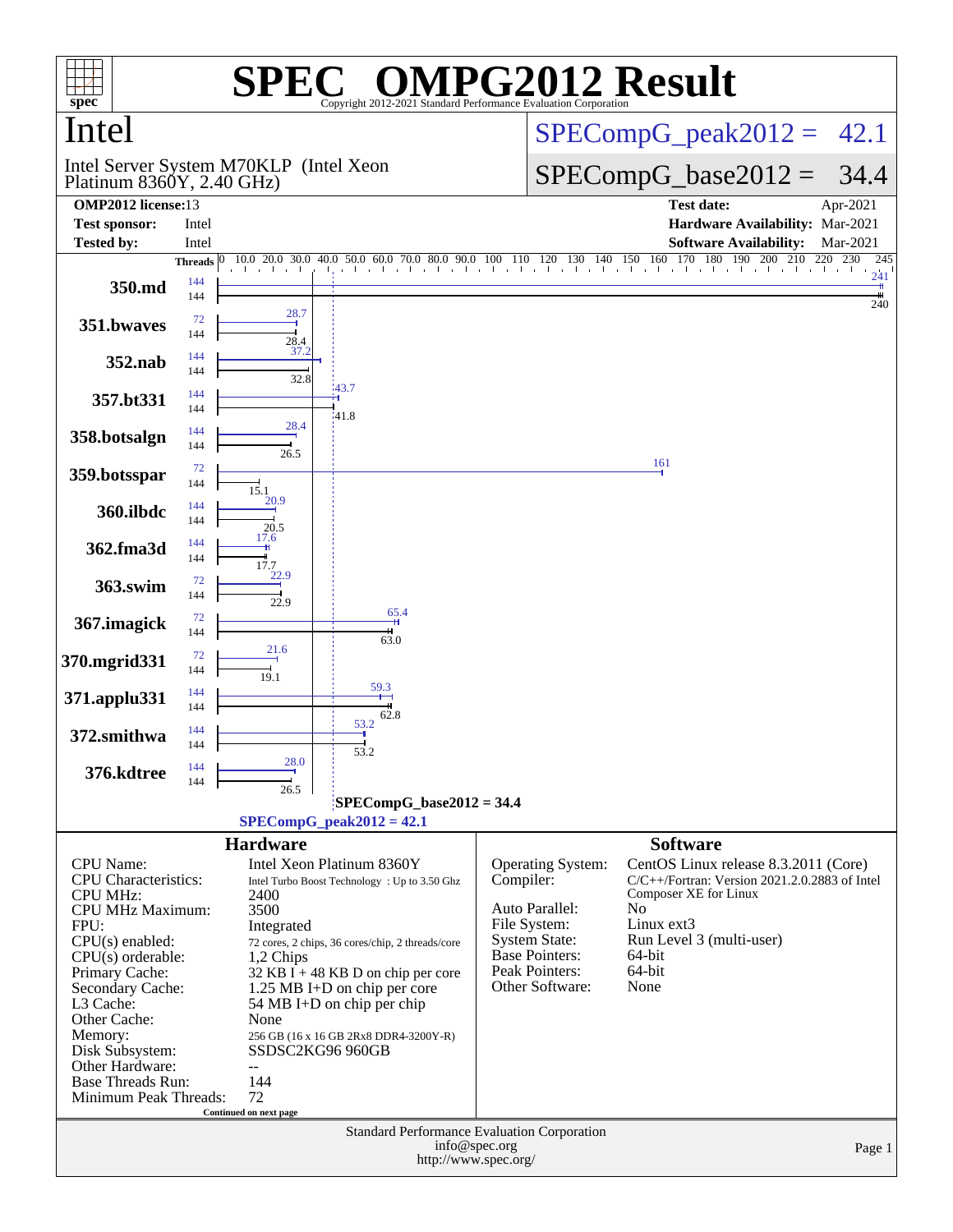

## Intel

Platinum 8360Y, 2.40 GHz) Intel Server System M70KLP (Intel Xeon

[Maximum Peak Threads:](http://www.spec.org/auto/omp2012/Docs/result-fields.html#MaximumPeakThreads) 144

 $SPECompG<sub>peak2012</sub> = 42.1$ 

#### $SPECompG_base2012 = 34.4$  $SPECompG_base2012 = 34.4$

**[OMP2012 license:](http://www.spec.org/auto/omp2012/Docs/result-fields.html#OMP2012license)**13 **[Test date:](http://www.spec.org/auto/omp2012/Docs/result-fields.html#Testdate)** Apr-2021 **[Test sponsor:](http://www.spec.org/auto/omp2012/Docs/result-fields.html#Testsponsor)** Intel **[Hardware Availability:](http://www.spec.org/auto/omp2012/Docs/result-fields.html#HardwareAvailability)** Mar-2021 **[Tested by:](http://www.spec.org/auto/omp2012/Docs/result-fields.html#Testedby)** Intel **[Software Availability:](http://www.spec.org/auto/omp2012/Docs/result-fields.html#SoftwareAvailability)** Mar-2021

Standard Performance Evaluation Corporation [info@spec.org](mailto:info@spec.org) **[Results Table](http://www.spec.org/auto/omp2012/Docs/result-fields.html#ResultsTable) [Benchmark](http://www.spec.org/auto/omp2012/Docs/result-fields.html#Benchmark) [Threads](http://www.spec.org/auto/omp2012/Docs/result-fields.html#Threads) [Seconds](http://www.spec.org/auto/omp2012/Docs/result-fields.html#Seconds) [Ratio](http://www.spec.org/auto/omp2012/Docs/result-fields.html#Ratio) [Seconds](http://www.spec.org/auto/omp2012/Docs/result-fields.html#Seconds) [Ratio](http://www.spec.org/auto/omp2012/Docs/result-fields.html#Ratio) [Seconds](http://www.spec.org/auto/omp2012/Docs/result-fields.html#Seconds) [Ratio](http://www.spec.org/auto/omp2012/Docs/result-fields.html#Ratio) Base [Threads](http://www.spec.org/auto/omp2012/Docs/result-fields.html#Threads) [Seconds](http://www.spec.org/auto/omp2012/Docs/result-fields.html#Seconds) [Ratio](http://www.spec.org/auto/omp2012/Docs/result-fields.html#Ratio) [Seconds](http://www.spec.org/auto/omp2012/Docs/result-fields.html#Seconds) [Ratio](http://www.spec.org/auto/omp2012/Docs/result-fields.html#Ratio) [Seconds](http://www.spec.org/auto/omp2012/Docs/result-fields.html#Seconds) [Ratio](http://www.spec.org/auto/omp2012/Docs/result-fields.html#Ratio) Peak** [350.md](http://www.spec.org/auto/omp2012/Docs/350.md.html) 144 19.3 240 **[19.3](http://www.spec.org/auto/omp2012/Docs/result-fields.html#Median) [240](http://www.spec.org/auto/omp2012/Docs/result-fields.html#Median)** 19.2 241 144 19.3 240 **[19.3](http://www.spec.org/auto/omp2012/Docs/result-fields.html#Median) [241](http://www.spec.org/auto/omp2012/Docs/result-fields.html#Median)** 19.2 241 [351.bwaves](http://www.spec.org/auto/omp2012/Docs/351.bwaves.html) 144 161 28.1 159 28.5 **[159](http://www.spec.org/auto/omp2012/Docs/result-fields.html#Median) [28.4](http://www.spec.org/auto/omp2012/Docs/result-fields.html#Median)** 72 157 28.8 **[158](http://www.spec.org/auto/omp2012/Docs/result-fields.html#Median) [28.7](http://www.spec.org/auto/omp2012/Docs/result-fields.html#Median)** 159 28.6 [352.nab](http://www.spec.org/auto/omp2012/Docs/352.nab.html) 144 118 32.8 119 32.8 **[118](http://www.spec.org/auto/omp2012/Docs/result-fields.html#Median) [32.8](http://www.spec.org/auto/omp2012/Docs/result-fields.html#Median)** 144 **[105](http://www.spec.org/auto/omp2012/Docs/result-fields.html#Median) [37.2](http://www.spec.org/auto/omp2012/Docs/result-fields.html#Median)** 105 37.0 104 37.3 [357.bt331](http://www.spec.org/auto/omp2012/Docs/357.bt331.html) 144 113 42.1 114 41.7 **[113](http://www.spec.org/auto/omp2012/Docs/result-fields.html#Median) [41.8](http://www.spec.org/auto/omp2012/Docs/result-fields.html#Median)** 144 **[108](http://www.spec.org/auto/omp2012/Docs/result-fields.html#Median) [43.7](http://www.spec.org/auto/omp2012/Docs/result-fields.html#Median)** 108 44.0 109 43.5 [358.botsalgn](http://www.spec.org/auto/omp2012/Docs/358.botsalgn.html) 144 165 26.4 **[164](http://www.spec.org/auto/omp2012/Docs/result-fields.html#Median) [26.5](http://www.spec.org/auto/omp2012/Docs/result-fields.html#Median)** 164 26.5 144 153 28.5 **[153](http://www.spec.org/auto/omp2012/Docs/result-fields.html#Median) [28.4](http://www.spec.org/auto/omp2012/Docs/result-fields.html#Median)** 153 28.4 [359.botsspar](http://www.spec.org/auto/omp2012/Docs/359.botsspar.html) 144 349 15.0 **[348](http://www.spec.org/auto/omp2012/Docs/result-fields.html#Median) [15.1](http://www.spec.org/auto/omp2012/Docs/result-fields.html#Median)** 348 15.1 72 **[32.6](http://www.spec.org/auto/omp2012/Docs/result-fields.html#Median) [161](http://www.spec.org/auto/omp2012/Docs/result-fields.html#Median)** 32.5 161 32.6 161 [360.ilbdc](http://www.spec.org/auto/omp2012/Docs/360.ilbdc.html) 144 173 20.5 **[174](http://www.spec.org/auto/omp2012/Docs/result-fields.html#Median) [20.5](http://www.spec.org/auto/omp2012/Docs/result-fields.html#Median)** 174 20.4 144 170 20.9 170 21.0 **[170](http://www.spec.org/auto/omp2012/Docs/result-fields.html#Median) [20.9](http://www.spec.org/auto/omp2012/Docs/result-fields.html#Median)** [362.fma3d](http://www.spec.org/auto/omp2012/Docs/362.fma3d.html) 144 221 17.2 214 17.8 **[215](http://www.spec.org/auto/omp2012/Docs/result-fields.html#Median) [17.7](http://www.spec.org/auto/omp2012/Docs/result-fields.html#Median)** 144 206 18.5 218 17.4 **[216](http://www.spec.org/auto/omp2012/Docs/result-fields.html#Median) [17.6](http://www.spec.org/auto/omp2012/Docs/result-fields.html#Median)** [363.swim](http://www.spec.org/auto/omp2012/Docs/363.swim.html) 144 198 22.9 **[198](http://www.spec.org/auto/omp2012/Docs/result-fields.html#Median) [22.9](http://www.spec.org/auto/omp2012/Docs/result-fields.html#Median)** 197 23.0 72 **[198](http://www.spec.org/auto/omp2012/Docs/result-fields.html#Median) [22.9](http://www.spec.org/auto/omp2012/Docs/result-fields.html#Median)** 198 22.9 198 22.8 [367.imagick](http://www.spec.org/auto/omp2012/Docs/367.imagick.html) 144 **[112](http://www.spec.org/auto/omp2012/Docs/result-fields.html#Median) [63.0](http://www.spec.org/auto/omp2012/Docs/result-fields.html#Median)** 114 61.7 111 63.2 72 107 65.6 109 64.3 **[108](http://www.spec.org/auto/omp2012/Docs/result-fields.html#Median) [65.4](http://www.spec.org/auto/omp2012/Docs/result-fields.html#Median)** [370.mgrid331](http://www.spec.org/auto/omp2012/Docs/370.mgrid331.html) 144 231 19.1 230 19.2 **[231](http://www.spec.org/auto/omp2012/Docs/result-fields.html#Median) [19.1](http://www.spec.org/auto/omp2012/Docs/result-fields.html#Median)** 72 205 21.6 **[205](http://www.spec.org/auto/omp2012/Docs/result-fields.html#Median) [21.6](http://www.spec.org/auto/omp2012/Docs/result-fields.html#Median)** 205 21.5 [371.applu331](http://www.spec.org/auto/omp2012/Docs/371.applu331.html) 144 96.1 63.0 **[96.5](http://www.spec.org/auto/omp2012/Docs/result-fields.html#Median) [62.8](http://www.spec.org/auto/omp2012/Docs/result-fields.html#Median)** 98.0 61.8 144 **[102](http://www.spec.org/auto/omp2012/Docs/result-fields.html#Median) [59.3](http://www.spec.org/auto/omp2012/Docs/result-fields.html#Median)** 95.8 63.3 103 58.9 [372.smithwa](http://www.spec.org/auto/omp2012/Docs/372.smithwa.html) 144 101 53.1 **[101](http://www.spec.org/auto/omp2012/Docs/result-fields.html#Median) [53.2](http://www.spec.org/auto/omp2012/Docs/result-fields.html#Median)** 100 53.3 144 100 53.4 101 53.0 **[101](http://www.spec.org/auto/omp2012/Docs/result-fields.html#Median) [53.2](http://www.spec.org/auto/omp2012/Docs/result-fields.html#Median)** [376.kdtree](http://www.spec.org/auto/omp2012/Docs/376.kdtree.html) 144 169 26.6 170 26.5 **[170](http://www.spec.org/auto/omp2012/Docs/result-fields.html#Median) [26.5](http://www.spec.org/auto/omp2012/Docs/result-fields.html#Median)** 144 **[160](http://www.spec.org/auto/omp2012/Docs/result-fields.html#Median) [28.0](http://www.spec.org/auto/omp2012/Docs/result-fields.html#Median)** 161 28.0 160 28.1 Results appear in the [order in which they were run.](http://www.spec.org/auto/omp2012/Docs/result-fields.html#RunOrder) Bold underlined text [indicates a median measurement.](http://www.spec.org/auto/omp2012/Docs/result-fields.html#Median) **[Platform Notes](http://www.spec.org/auto/omp2012/Docs/result-fields.html#PlatformNotes)** Sysinfo program /global/panfs02/innl/aknyaze1/OMP2012/1.1/Docs/sysinfo Revision 563 of 2016-06-10 (097295389cf6073d8c3b03fa376740a5) running on eij379 Mon Apr 19 00:38:29 2021 This section contains SUT (System Under Test) info as seen by some common utilities. To remove or add to this section, see: <http://www.spec.org/omp2012/Docs/config.html#sysinfo> From /proc/cpuinfo model name : Intel(R) Xeon(R) Platinum 8360Y CPU @ 2.40GHz 2 "physical id"s (chips) 144 "processors" cores, siblings (Caution: counting these is hw and system dependent. The following excerpts from /proc/cpuinfo might not be reliable. Use with caution.) cpu cores : 36 siblings : 72 physical 0: cores 0 1 2 3 4 5 6 7 8 9 10 11 12 13 14 15 16 17 18 19 20 21 22 23 24 25 26 27 28 29 30 31 32 33 34 35 physical 1: cores 0 1 2 3 4 5 6 7 8 9 10 11 12 13 14 15 16 17 18 19 20 21 22 23 24 25 26 27 28 29 30 31 32 33 34 35 cache size : 55296 KB Continued on next page

<http://www.spec.org/>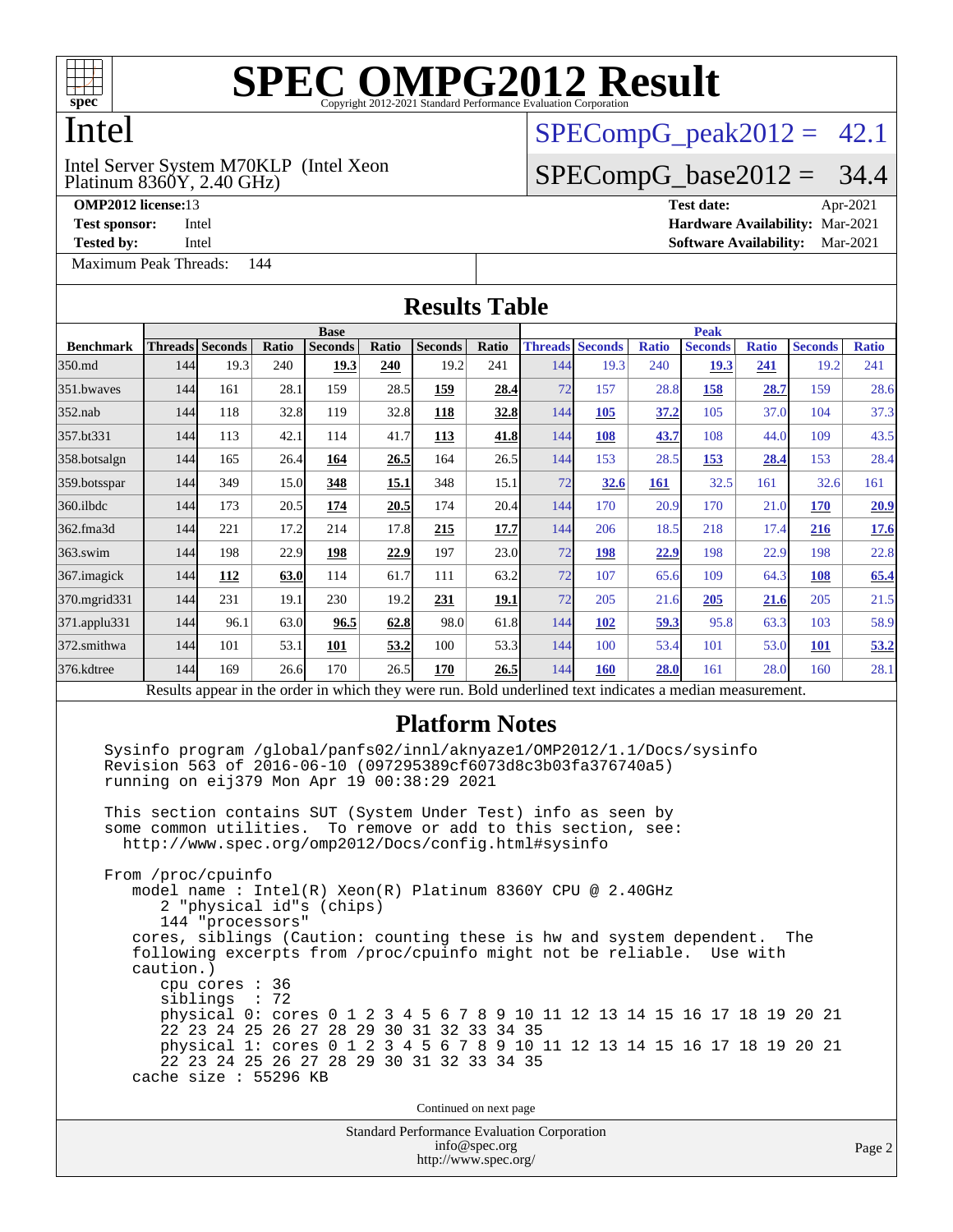

### Intel

Platinum 8360Y, 2.40 GHz) Intel Server System M70KLP (Intel Xeon  $SPECompG<sub>peak2012</sub> = 42.1$ 

 $SPECompG_base2012 = 34.4$  $SPECompG_base2012 = 34.4$ 

**[OMP2012 license:](http://www.spec.org/auto/omp2012/Docs/result-fields.html#OMP2012license)**13 **[Test date:](http://www.spec.org/auto/omp2012/Docs/result-fields.html#Testdate)** Apr-2021 **[Test sponsor:](http://www.spec.org/auto/omp2012/Docs/result-fields.html#Testsponsor)** Intel **[Hardware Availability:](http://www.spec.org/auto/omp2012/Docs/result-fields.html#HardwareAvailability)** Mar-2021 **[Tested by:](http://www.spec.org/auto/omp2012/Docs/result-fields.html#Testedby)** Intel **[Software Availability:](http://www.spec.org/auto/omp2012/Docs/result-fields.html#SoftwareAvailability)** Mar-2021

#### **[Platform Notes \(Continued\)](http://www.spec.org/auto/omp2012/Docs/result-fields.html#PlatformNotes)**

Standard Performance Evaluation Corporation [info@spec.org](mailto:info@spec.org) <http://www.spec.org/> Page 3 From /proc/meminfo<br>MemTotal: 263785224 kB HugePages\_Total: 0<br>Hugepagesize: 2048 kB Hugepagesize: From /etc/\*release\* /etc/\*version\* centos-release: CentOS Linux release 8.3.2011 centos-release-upstream: Derived from Red Hat Enterprise Linux 8.3 os-release: NAME="CentOS Linux" VERSION="8" ID="centos" ID\_LIKE="rhel fedora" VERSION\_ID="8" PLATFORM\_ID="platform:el8" PRETTY\_NAME="CentOS\_Linux 8" ANSI\_COLOR="0;31" redhat-release: CentOS Linux release 8.3.2011 system-release: CentOS Linux release 8.3.2011 system-release-cpe: cpe:/o:centos:centos:8 uname -a: Linux eij379 4.18.0-240.22.1.el8\_3.crt1.x86\_64 #1 SMP Thu Apr 8 10:38:43 MDT 2021 x86\_64 x86\_64 x86\_64 GNU/Linux run-level 3 Apr 15 17:10 SPEC is set to: /global/panfs02/innl/aknyaze1/OMP2012/1.1 Type Size Used Avail Use% Mounted on<br>panfs 269T 210T 59T 79% /global/par panfs://36.101.212.1/innl panfs 269T 210T 59T 79% /global/panfs02/innl Additional information from dmidecode: Warning: Use caution when you interpret this section. The 'dmidecode' program reads system data which is "intended to allow hardware to be accurately determined", but the intent may not be met, as there are frequent changes to hardware, firmware, and the "DMTF SMBIOS" standard. (End of data from sysinfo program) **[General Notes](http://www.spec.org/auto/omp2012/Docs/result-fields.html#GeneralNotes)** ======================================================================== General base OMP Library Settings ENV\_KMP\_AFFINITY=compact,0,verbose ======================================================================== General peak OMP Library Settings ENV\_KMP\_AFFINITY=compact,0,verbose ======================================================================== Continued on next page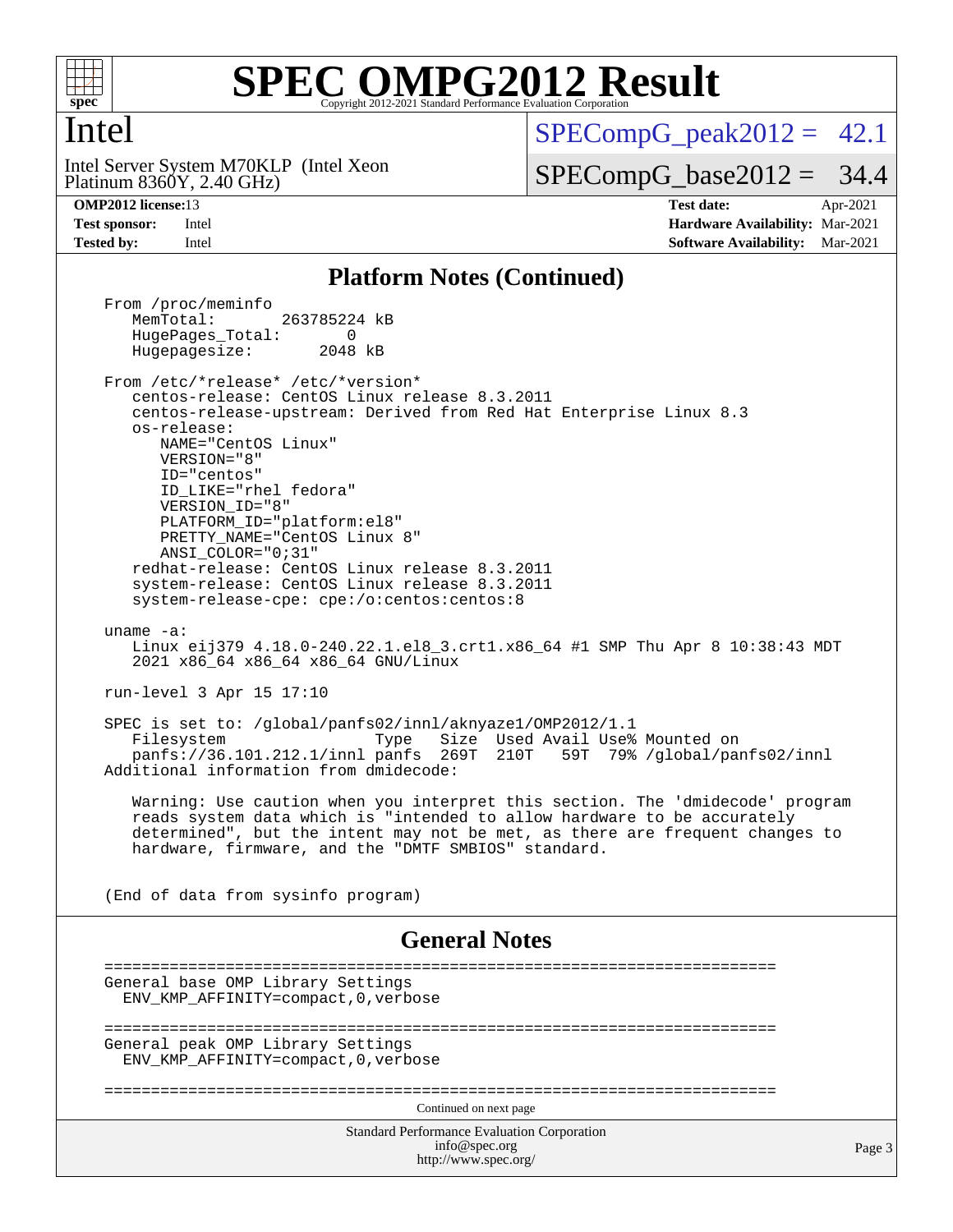

### Intel

Platinum 8360Y, 2.40 GHz) Intel Server System M70KLP (Intel Xeon  $SPECompG_peak2012 = 42.1$  $SPECompG_peak2012 = 42.1$ 

 $SPECompG_base2012 = 34.4$  $SPECompG_base2012 = 34.4$ 

**[OMP2012 license:](http://www.spec.org/auto/omp2012/Docs/result-fields.html#OMP2012license)**13 **[Test date:](http://www.spec.org/auto/omp2012/Docs/result-fields.html#Testdate)** Apr-2021 **[Test sponsor:](http://www.spec.org/auto/omp2012/Docs/result-fields.html#Testsponsor)** Intel **[Hardware Availability:](http://www.spec.org/auto/omp2012/Docs/result-fields.html#HardwareAvailability)** Mar-2021 **[Tested by:](http://www.spec.org/auto/omp2012/Docs/result-fields.html#Testedby)** Intel **[Software Availability:](http://www.spec.org/auto/omp2012/Docs/result-fields.html#SoftwareAvailability)** Mar-2021

#### **[General Notes \(Continued\)](http://www.spec.org/auto/omp2012/Docs/result-fields.html#GeneralNotes)**

| Per benchmark peak OMP Library Settings                                                                                                                                                                                                                                                                                                                                                                                                                                                         |
|-------------------------------------------------------------------------------------------------------------------------------------------------------------------------------------------------------------------------------------------------------------------------------------------------------------------------------------------------------------------------------------------------------------------------------------------------------------------------------------------------|
| ================================<br>System settings notes:                                                                                                                                                                                                                                                                                                                                                                                                                                      |
| Intel Turbo Boost Technology (Turbo) : Enabled                                                                                                                                                                                                                                                                                                                                                                                                                                                  |
| General OMP Library Settings<br>KMP LIBRARY=turnaround<br>KMP STACKSIZE=292M<br>KMP BLOCKTIME=infinite<br>OMP DYNAMIC=FALSE<br>OMP NESTED=FALSE<br>OMP_SCHEDULE=static                                                                                                                                                                                                                                                                                                                          |
| Spectre and Meltdown<br>Yes: The test sponsor attests, as of date of publication, that CVE-2017-5754 (Meltdown)<br>is mitigated in the system as tested and documented.<br>Yes: The test sponsor attests, as of date of publication, that CVE-2017-5753 (Spectre variant 1)<br>is mitigated in the system as tested and documented.<br>Yes: The test sponsor attests, as of date of publication, that CVE-2017-5715 (Spectre variant 2)<br>is mitigated in the system as tested and documented. |
| 351.bwaves:peak:<br>ENV_KMP_AFFINITY=compact, 1, verbose<br>359.botsspar:peak:<br>ENV_KMP_AFFINITY=compact, 1, verbose                                                                                                                                                                                                                                                                                                                                                                          |
| 363.swim:peak:<br>ENV KMP AFFINITY=compact, 1, verbose                                                                                                                                                                                                                                                                                                                                                                                                                                          |
| 367.imagick:peak:<br>ENV_KMP_AFFINITY=compact, 1, verbose                                                                                                                                                                                                                                                                                                                                                                                                                                       |
| $370.\text{mgrid}331:\text{peak}:$<br>ENV KMP AFFINITY=compact, 1, verbose                                                                                                                                                                                                                                                                                                                                                                                                                      |
| $370.\text{mgrid}331:\text{peak}:$<br>Compiler: Fortran: Version 19.0.3.199 of Intel Composer XE for Linux                                                                                                                                                                                                                                                                                                                                                                                      |
| <b>Base Compiler Invocation</b>                                                                                                                                                                                                                                                                                                                                                                                                                                                                 |

[C benchmarks](http://www.spec.org/auto/omp2012/Docs/result-fields.html#Cbenchmarks): [icc](http://www.spec.org/omp2012/results/res2021q2/omp2012-20210419-00201.flags.html#user_CCbase_intel_icc_a87c68a857bc5ec5362391a49d3a37a6)

Continued on next page

Standard Performance Evaluation Corporation [info@spec.org](mailto:info@spec.org) <http://www.spec.org/>

Page 4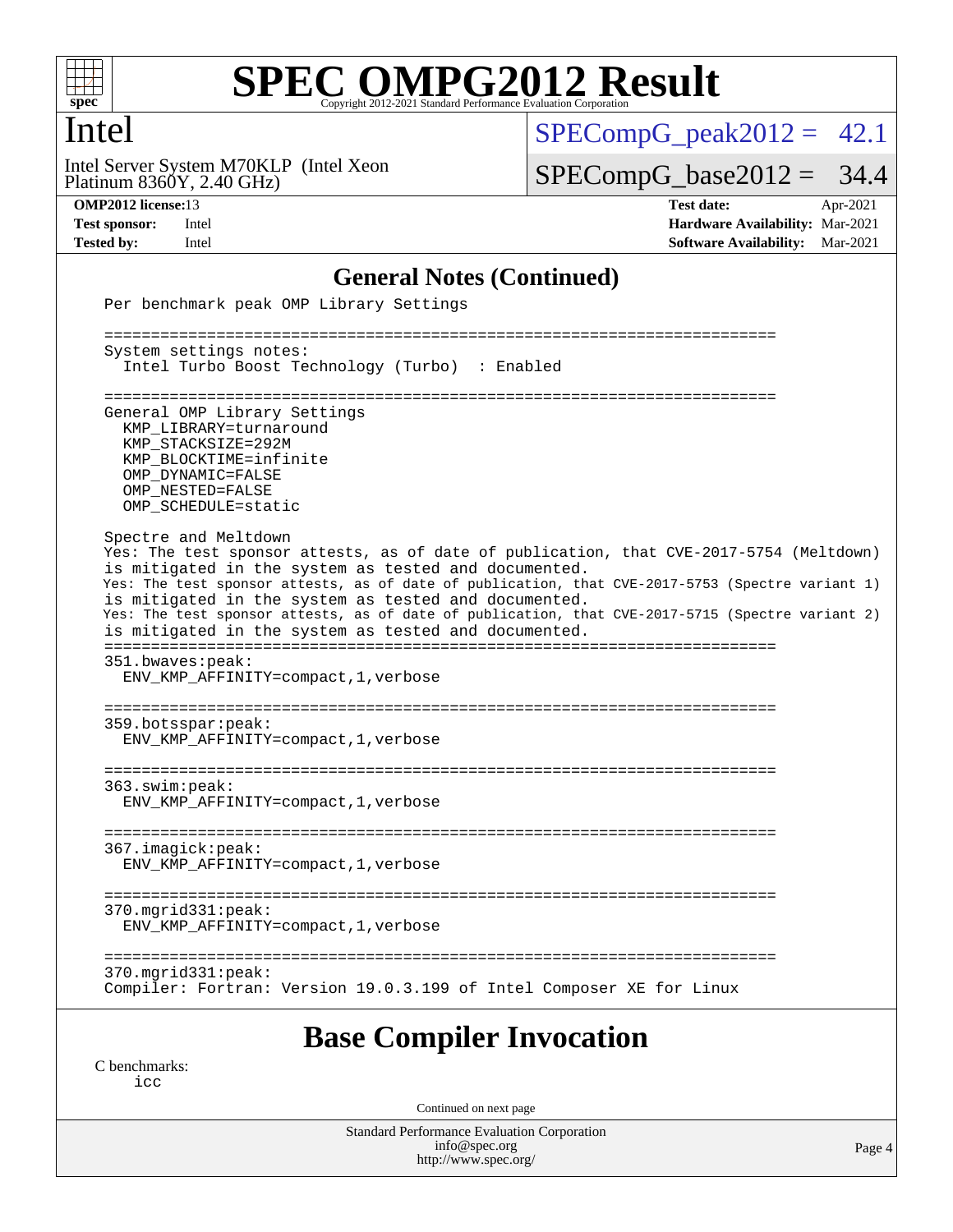

### Intel

Platinum 8360Y, 2.40 GHz) Intel Server System M70KLP (Intel Xeon  $SPECompG<sub>peak2012</sub> = 42.1$ 

 $SPECompG_base2012 = 34.4$  $SPECompG_base2012 = 34.4$ 

**[OMP2012 license:](http://www.spec.org/auto/omp2012/Docs/result-fields.html#OMP2012license)**13 **[Test date:](http://www.spec.org/auto/omp2012/Docs/result-fields.html#Testdate)** Apr-2021 **[Test sponsor:](http://www.spec.org/auto/omp2012/Docs/result-fields.html#Testsponsor)** Intel **[Hardware Availability:](http://www.spec.org/auto/omp2012/Docs/result-fields.html#HardwareAvailability)** Mar-2021 **[Tested by:](http://www.spec.org/auto/omp2012/Docs/result-fields.html#Testedby)** Intel **[Software Availability:](http://www.spec.org/auto/omp2012/Docs/result-fields.html#SoftwareAvailability)** Mar-2021

# **[Base Compiler Invocation \(Continued\)](http://www.spec.org/auto/omp2012/Docs/result-fields.html#BaseCompilerInvocation)**

[C++ benchmarks:](http://www.spec.org/auto/omp2012/Docs/result-fields.html#CXXbenchmarks) [icpc](http://www.spec.org/omp2012/results/res2021q2/omp2012-20210419-00201.flags.html#user_CXXbase_intel_icpc_2d899f8d163502b12eb4a60069f80c1c)

[Fortran benchmarks](http://www.spec.org/auto/omp2012/Docs/result-fields.html#Fortranbenchmarks): [ifort](http://www.spec.org/omp2012/results/res2021q2/omp2012-20210419-00201.flags.html#user_FCbase_intel_ifort_8a5e5e06b19a251bdeaf8fdab5d62f20)

**[Base Portability Flags](http://www.spec.org/auto/omp2012/Docs/result-fields.html#BasePortabilityFlags)**

 350.md: [-FR](http://www.spec.org/omp2012/results/res2021q2/omp2012-20210419-00201.flags.html#user_baseFPORTABILITY350_md_f-FR) 357.bt331: [-mcmodel=medium](http://www.spec.org/omp2012/results/res2021q2/omp2012-20210419-00201.flags.html#user_basePORTABILITY357_bt331_f-mcmodel_3a41622424bdd074c4f0f2d2f224c7e5) 363.swim: [-mcmodel=medium](http://www.spec.org/omp2012/results/res2021q2/omp2012-20210419-00201.flags.html#user_basePORTABILITY363_swim_f-mcmodel_3a41622424bdd074c4f0f2d2f224c7e5) 367.imagick: [-std=c99](http://www.spec.org/omp2012/results/res2021q2/omp2012-20210419-00201.flags.html#user_baseCPORTABILITY367_imagick_f-std_2ec6533b6e06f1c4a6c9b78d9e9cde24)

### **[Base Optimization Flags](http://www.spec.org/auto/omp2012/Docs/result-fields.html#BaseOptimizationFlags)**

[C benchmarks](http://www.spec.org/auto/omp2012/Docs/result-fields.html#Cbenchmarks):

[-O3](http://www.spec.org/omp2012/results/res2021q2/omp2012-20210419-00201.flags.html#user_CCbase_f-O3) [-qopenmp](http://www.spec.org/omp2012/results/res2021q2/omp2012-20210419-00201.flags.html#user_CCbase_f-qopenmp) [-xCORE-AVX512](http://www.spec.org/omp2012/results/res2021q2/omp2012-20210419-00201.flags.html#user_CCbase_f-xCORE-AVX512) [-qopt-zmm-usage=high](http://www.spec.org/omp2012/results/res2021q2/omp2012-20210419-00201.flags.html#user_CCbase_f-qopt-zmm-usage_213d857421e75f2db2f896f7900465fb) [-fp-model fast=2](http://www.spec.org/omp2012/results/res2021q2/omp2012-20210419-00201.flags.html#user_CCbase_f-fp-model_a7fb8ccb7275e23f0079632c153cfcab) [-ansi-alias](http://www.spec.org/omp2012/results/res2021q2/omp2012-20210419-00201.flags.html#user_CCbase_f-ansi-alias) [-no-prec-div](http://www.spec.org/omp2012/results/res2021q2/omp2012-20210419-00201.flags.html#user_CCbase_f-no-prec-div) [-no-prec-sqrt](http://www.spec.org/omp2012/results/res2021q2/omp2012-20210419-00201.flags.html#user_CCbase_f-no-prec-sqrt) [-qopt-prefetch=0](http://www.spec.org/omp2012/results/res2021q2/omp2012-20210419-00201.flags.html#user_CCbase_f-qopt-prefetch_ce172c705aa924d14c76f32fff3f4886) [-ipo](http://www.spec.org/omp2012/results/res2021q2/omp2012-20210419-00201.flags.html#user_CCbase_f-ipo)

[C++ benchmarks:](http://www.spec.org/auto/omp2012/Docs/result-fields.html#CXXbenchmarks)

[-O3](http://www.spec.org/omp2012/results/res2021q2/omp2012-20210419-00201.flags.html#user_CXXbase_f-O3) [-qopenmp](http://www.spec.org/omp2012/results/res2021q2/omp2012-20210419-00201.flags.html#user_CXXbase_f-qopenmp) [-xCORE-AVX512](http://www.spec.org/omp2012/results/res2021q2/omp2012-20210419-00201.flags.html#user_CXXbase_f-xCORE-AVX512) [-qopt-zmm-usage=high](http://www.spec.org/omp2012/results/res2021q2/omp2012-20210419-00201.flags.html#user_CXXbase_f-qopt-zmm-usage_213d857421e75f2db2f896f7900465fb) [-fp-model fast=2](http://www.spec.org/omp2012/results/res2021q2/omp2012-20210419-00201.flags.html#user_CXXbase_f-fp-model_a7fb8ccb7275e23f0079632c153cfcab) [-ansi-alias](http://www.spec.org/omp2012/results/res2021q2/omp2012-20210419-00201.flags.html#user_CXXbase_f-ansi-alias) [-no-prec-div](http://www.spec.org/omp2012/results/res2021q2/omp2012-20210419-00201.flags.html#user_CXXbase_f-no-prec-div) [-no-prec-sqrt](http://www.spec.org/omp2012/results/res2021q2/omp2012-20210419-00201.flags.html#user_CXXbase_f-no-prec-sqrt) [-qopt-prefetch=0](http://www.spec.org/omp2012/results/res2021q2/omp2012-20210419-00201.flags.html#user_CXXbase_f-qopt-prefetch_ce172c705aa924d14c76f32fff3f4886) [-ipo](http://www.spec.org/omp2012/results/res2021q2/omp2012-20210419-00201.flags.html#user_CXXbase_f-ipo)

[Fortran benchmarks](http://www.spec.org/auto/omp2012/Docs/result-fields.html#Fortranbenchmarks):

```
-O3 -qopenmp -xCORE-AVX512 -qopt-zmm-usage=high -fp-model fast=2
-ansi-alias -no-prec-div -no-prec-sqrt -qopt-prefetch=0 -ipo
-align all
```
## **[Peak Compiler Invocation](http://www.spec.org/auto/omp2012/Docs/result-fields.html#PeakCompilerInvocation)**

[C benchmarks \(except as noted below\)](http://www.spec.org/auto/omp2012/Docs/result-fields.html#Cbenchmarksexceptasnotedbelow):

[icx](http://www.spec.org/omp2012/results/res2021q2/omp2012-20210419-00201.flags.html#user_CCpeak_intel_icx_d761acf21947c2bbb32cbe7456ac9ae6)

367.imagick: [icc](http://www.spec.org/omp2012/results/res2021q2/omp2012-20210419-00201.flags.html#user_peakCCLD367_imagick_intel_icc_a87c68a857bc5ec5362391a49d3a37a6)

372.smithwa: [icc](http://www.spec.org/omp2012/results/res2021q2/omp2012-20210419-00201.flags.html#user_peakCCLD372_smithwa_intel_icc_a87c68a857bc5ec5362391a49d3a37a6)

[C++ benchmarks:](http://www.spec.org/auto/omp2012/Docs/result-fields.html#CXXbenchmarks) [icpx](http://www.spec.org/omp2012/results/res2021q2/omp2012-20210419-00201.flags.html#user_CXXpeak_intel_icpx_6d022741498f5bd6592570ab638faa67)

[Fortran benchmarks \(except as noted below\)](http://www.spec.org/auto/omp2012/Docs/result-fields.html#Fortranbenchmarksexceptasnotedbelow): [ifort](http://www.spec.org/omp2012/results/res2021q2/omp2012-20210419-00201.flags.html#user_FCpeak_intel_ifort_8a5e5e06b19a251bdeaf8fdab5d62f20)

Continued on next page

Standard Performance Evaluation Corporation [info@spec.org](mailto:info@spec.org) <http://www.spec.org/>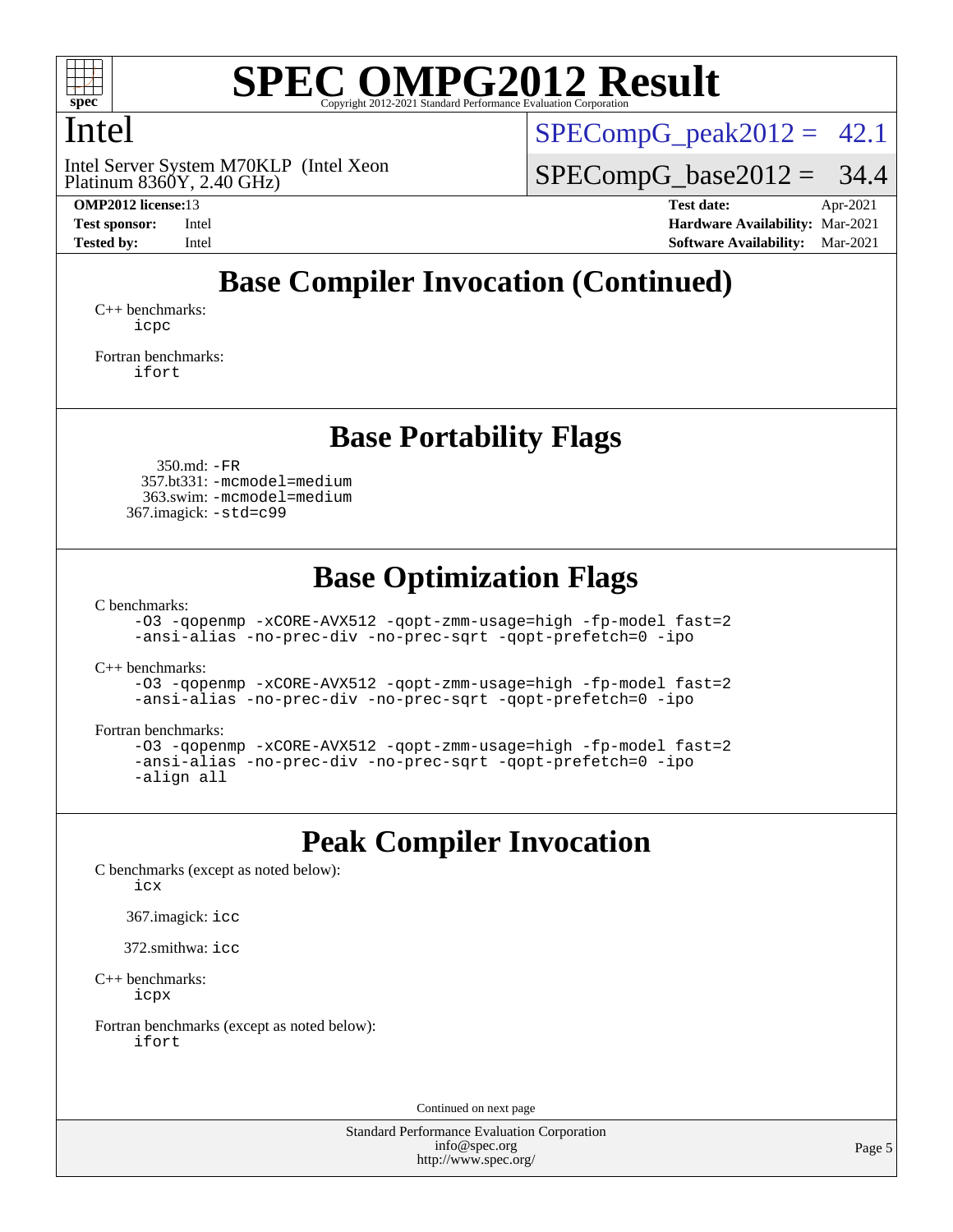

### Intel

Platinum 8360Y, 2.40 GHz) Intel Server System M70KLP (Intel Xeon  $SPECompG<sub>peak2012</sub> = 42.1$ 

 $SPECompG_base2012 = 34.4$  $SPECompG_base2012 = 34.4$ 

**[OMP2012 license:](http://www.spec.org/auto/omp2012/Docs/result-fields.html#OMP2012license)**13 **[Test date:](http://www.spec.org/auto/omp2012/Docs/result-fields.html#Testdate)** Apr-2021 **[Test sponsor:](http://www.spec.org/auto/omp2012/Docs/result-fields.html#Testsponsor)** Intel **[Hardware Availability:](http://www.spec.org/auto/omp2012/Docs/result-fields.html#HardwareAvailability)** Mar-2021 **[Tested by:](http://www.spec.org/auto/omp2012/Docs/result-fields.html#Testedby)** Intel **[Software Availability:](http://www.spec.org/auto/omp2012/Docs/result-fields.html#SoftwareAvailability)** Mar-2021

# **[Peak Compiler Invocation \(Continued\)](http://www.spec.org/auto/omp2012/Docs/result-fields.html#PeakCompilerInvocation)**

370.mgrid331: [ifx](http://www.spec.org/omp2012/results/res2021q2/omp2012-20210419-00201.flags.html#user_peakFCLD370_mgrid331_intel_ifx_b8798e41559859c58a1e8b8f45ea137c)

371.applu331: [/opt/intel/compiler/2019u3/bin/ifort](http://www.spec.org/omp2012/results/res2021q2/omp2012-20210419-00201.flags.html#user_peakFCLD371_applu331_intel_ifort_127b420565c1394e637c1e89ff0e5a0e)

#### **[Peak Portability Flags](http://www.spec.org/auto/omp2012/Docs/result-fields.html#PeakPortabilityFlags)**

 350.md: [-FR](http://www.spec.org/omp2012/results/res2021q2/omp2012-20210419-00201.flags.html#user_peakFPORTABILITY350_md_f-FR) 357.bt331: [-mcmodel=medium](http://www.spec.org/omp2012/results/res2021q2/omp2012-20210419-00201.flags.html#user_peakPORTABILITY357_bt331_f-mcmodel_3a41622424bdd074c4f0f2d2f224c7e5) 363.swim: [-mcmodel=medium](http://www.spec.org/omp2012/results/res2021q2/omp2012-20210419-00201.flags.html#user_peakPORTABILITY363_swim_f-mcmodel_3a41622424bdd074c4f0f2d2f224c7e5) 367.imagick: [-std=c99](http://www.spec.org/omp2012/results/res2021q2/omp2012-20210419-00201.flags.html#user_peakCPORTABILITY367_imagick_f-std_2ec6533b6e06f1c4a6c9b78d9e9cde24)

### **[Peak Optimization Flags](http://www.spec.org/auto/omp2012/Docs/result-fields.html#PeakOptimizationFlags)**

[C benchmarks](http://www.spec.org/auto/omp2012/Docs/result-fields.html#Cbenchmarks):

 352.nab: [-O3](http://www.spec.org/omp2012/results/res2021q2/omp2012-20210419-00201.flags.html#user_peakOPTIMIZE352_nab_f-O3) [-qopenmp](http://www.spec.org/omp2012/results/res2021q2/omp2012-20210419-00201.flags.html#user_peakOPTIMIZE352_nab_f-qopenmp) [-xCORE-AVX512](http://www.spec.org/omp2012/results/res2021q2/omp2012-20210419-00201.flags.html#user_peakOPTIMIZE352_nab_f-xCORE-AVX512) [-qopt-zmm-usage=high](http://www.spec.org/omp2012/results/res2021q2/omp2012-20210419-00201.flags.html#user_peakOPTIMIZE352_nab_f-qopt-zmm-usage_213d857421e75f2db2f896f7900465fb) [-fno-alias](http://www.spec.org/omp2012/results/res2021q2/omp2012-20210419-00201.flags.html#user_peakOPTIMIZE352_nab_f-no-alias_694e77f6c5a51e658e82ccff53a9e63a) [-ipo](http://www.spec.org/omp2012/results/res2021q2/omp2012-20210419-00201.flags.html#user_peakOPTIMIZE352_nab_f-ipo) 358.botsalgn: Same as 352.nab 359.botsspar: [-O3](http://www.spec.org/omp2012/results/res2021q2/omp2012-20210419-00201.flags.html#user_peakOPTIMIZE359_botsspar_f-O3) [-qopenmp](http://www.spec.org/omp2012/results/res2021q2/omp2012-20210419-00201.flags.html#user_peakOPTIMIZE359_botsspar_f-qopenmp) [-xCORE-AVX512](http://www.spec.org/omp2012/results/res2021q2/omp2012-20210419-00201.flags.html#user_peakOPTIMIZE359_botsspar_f-xCORE-AVX512) [-qopt-zmm-usage=high](http://www.spec.org/omp2012/results/res2021q2/omp2012-20210419-00201.flags.html#user_peakOPTIMIZE359_botsspar_f-qopt-zmm-usage_213d857421e75f2db2f896f7900465fb) [-fno-alias](http://www.spec.org/omp2012/results/res2021q2/omp2012-20210419-00201.flags.html#user_peakOPTIMIZE359_botsspar_f-no-alias_694e77f6c5a51e658e82ccff53a9e63a) 367.imagick: [-O3](http://www.spec.org/omp2012/results/res2021q2/omp2012-20210419-00201.flags.html#user_peakOPTIMIZE367_imagick_f-O3) [-qopenmp](http://www.spec.org/omp2012/results/res2021q2/omp2012-20210419-00201.flags.html#user_peakOPTIMIZE367_imagick_f-qopenmp) [-xCORE-AVX512](http://www.spec.org/omp2012/results/res2021q2/omp2012-20210419-00201.flags.html#user_peakOPTIMIZE367_imagick_f-xCORE-AVX512) [-qopt-zmm-usage=high](http://www.spec.org/omp2012/results/res2021q2/omp2012-20210419-00201.flags.html#user_peakOPTIMIZE367_imagick_f-qopt-zmm-usage_213d857421e75f2db2f896f7900465fb) [-fp-model fast=2](http://www.spec.org/omp2012/results/res2021q2/omp2012-20210419-00201.flags.html#user_peakOPTIMIZE367_imagick_f-fp-model_a7fb8ccb7275e23f0079632c153cfcab) [-fno-alias](http://www.spec.org/omp2012/results/res2021q2/omp2012-20210419-00201.flags.html#user_peakOPTIMIZE367_imagick_f-no-alias_694e77f6c5a51e658e82ccff53a9e63a) [-no-prec-div](http://www.spec.org/omp2012/results/res2021q2/omp2012-20210419-00201.flags.html#user_peakOPTIMIZE367_imagick_f-no-prec-div) [-no-prec-sqrt](http://www.spec.org/omp2012/results/res2021q2/omp2012-20210419-00201.flags.html#user_peakOPTIMIZE367_imagick_f-no-prec-sqrt) [-ipo](http://www.spec.org/omp2012/results/res2021q2/omp2012-20210419-00201.flags.html#user_peakOPTIMIZE367_imagick_f-ipo) 372.smithwa: [-O3](http://www.spec.org/omp2012/results/res2021q2/omp2012-20210419-00201.flags.html#user_peakOPTIMIZE372_smithwa_f-O3) [-qopenmp](http://www.spec.org/omp2012/results/res2021q2/omp2012-20210419-00201.flags.html#user_peakOPTIMIZE372_smithwa_f-qopenmp) [-xCORE-AVX512](http://www.spec.org/omp2012/results/res2021q2/omp2012-20210419-00201.flags.html#user_peakOPTIMIZE372_smithwa_f-xCORE-AVX512) [-qopt-zmm-usage=high](http://www.spec.org/omp2012/results/res2021q2/omp2012-20210419-00201.flags.html#user_peakOPTIMIZE372_smithwa_f-qopt-zmm-usage_213d857421e75f2db2f896f7900465fb) [-fp-model fast=2](http://www.spec.org/omp2012/results/res2021q2/omp2012-20210419-00201.flags.html#user_peakOPTIMIZE372_smithwa_f-fp-model_a7fb8ccb7275e23f0079632c153cfcab) [-fno-alias](http://www.spec.org/omp2012/results/res2021q2/omp2012-20210419-00201.flags.html#user_peakOPTIMIZE372_smithwa_f-no-alias_694e77f6c5a51e658e82ccff53a9e63a) [-no-prec-div](http://www.spec.org/omp2012/results/res2021q2/omp2012-20210419-00201.flags.html#user_peakOPTIMIZE372_smithwa_f-no-prec-div) [-no-prec-sqrt](http://www.spec.org/omp2012/results/res2021q2/omp2012-20210419-00201.flags.html#user_peakOPTIMIZE372_smithwa_f-no-prec-sqrt) [-ipo](http://www.spec.org/omp2012/results/res2021q2/omp2012-20210419-00201.flags.html#user_peakOPTIMIZE372_smithwa_f-ipo_84062ab53814f613187d02344b8f49a7) [-qopt-prefetch=0](http://www.spec.org/omp2012/results/res2021q2/omp2012-20210419-00201.flags.html#user_peakOPTIMIZE372_smithwa_f-qopt-prefetch_ce172c705aa924d14c76f32fff3f4886) [-ipo](http://www.spec.org/omp2012/results/res2021q2/omp2012-20210419-00201.flags.html#user_peakOPTIMIZE372_smithwa_f-ipo) [C++ benchmarks:](http://www.spec.org/auto/omp2012/Docs/result-fields.html#CXXbenchmarks) [-O3](http://www.spec.org/omp2012/results/res2021q2/omp2012-20210419-00201.flags.html#user_CXXpeak_f-O3) [-qopenmp](http://www.spec.org/omp2012/results/res2021q2/omp2012-20210419-00201.flags.html#user_CXXpeak_f-qopenmp) [-xCORE-AVX512](http://www.spec.org/omp2012/results/res2021q2/omp2012-20210419-00201.flags.html#user_CXXpeak_f-xCORE-AVX512) [-qopt-zmm-usage=high](http://www.spec.org/omp2012/results/res2021q2/omp2012-20210419-00201.flags.html#user_CXXpeak_f-qopt-zmm-usage_213d857421e75f2db2f896f7900465fb) [-fno-alias](http://www.spec.org/omp2012/results/res2021q2/omp2012-20210419-00201.flags.html#user_CXXpeak_f-no-alias_694e77f6c5a51e658e82ccff53a9e63a) [-ipo](http://www.spec.org/omp2012/results/res2021q2/omp2012-20210419-00201.flags.html#user_CXXpeak_f-ipo) [Fortran benchmarks](http://www.spec.org/auto/omp2012/Docs/result-fields.html#Fortranbenchmarks): 350.md: [-O3](http://www.spec.org/omp2012/results/res2021q2/omp2012-20210419-00201.flags.html#user_peakOPTIMIZE350_md_f-O3) [-qopenmp](http://www.spec.org/omp2012/results/res2021q2/omp2012-20210419-00201.flags.html#user_peakOPTIMIZE350_md_f-qopenmp) [-xCORE-AVX512](http://www.spec.org/omp2012/results/res2021q2/omp2012-20210419-00201.flags.html#user_peakOPTIMIZE350_md_f-xCORE-AVX512) [-qopt-zmm-usage=high](http://www.spec.org/omp2012/results/res2021q2/omp2012-20210419-00201.flags.html#user_peakOPTIMIZE350_md_f-qopt-zmm-usage_213d857421e75f2db2f896f7900465fb) [-fp-model fast=2](http://www.spec.org/omp2012/results/res2021q2/omp2012-20210419-00201.flags.html#user_peakOPTIMIZE350_md_f-fp-model_a7fb8ccb7275e23f0079632c153cfcab) [-fno-alias](http://www.spec.org/omp2012/results/res2021q2/omp2012-20210419-00201.flags.html#user_peakOPTIMIZE350_md_f-no-alias_694e77f6c5a51e658e82ccff53a9e63a) [-no-prec-div](http://www.spec.org/omp2012/results/res2021q2/omp2012-20210419-00201.flags.html#user_peakOPTIMIZE350_md_f-no-prec-div) [-no-prec-sqrt](http://www.spec.org/omp2012/results/res2021q2/omp2012-20210419-00201.flags.html#user_peakOPTIMIZE350_md_f-no-prec-sqrt) [-ipo](http://www.spec.org/omp2012/results/res2021q2/omp2012-20210419-00201.flags.html#user_peakOPTIMIZE350_md_f-ipo_84062ab53814f613187d02344b8f49a7) [-qopt-prefetch=0](http://www.spec.org/omp2012/results/res2021q2/omp2012-20210419-00201.flags.html#user_peakOPTIMIZE350_md_f-qopt-prefetch_ce172c705aa924d14c76f32fff3f4886) [-ipo](http://www.spec.org/omp2012/results/res2021q2/omp2012-20210419-00201.flags.html#user_peakOPTIMIZE350_md_f-ipo) [-align all](http://www.spec.org/omp2012/results/res2021q2/omp2012-20210419-00201.flags.html#user_peakFOPTIMIZE350_md_f-align_1ebfa66158b49aff21b037afc4046011) 351.bwaves: [-O3](http://www.spec.org/omp2012/results/res2021q2/omp2012-20210419-00201.flags.html#user_peakOPTIMIZE351_bwaves_f-O3) [-qopenmp](http://www.spec.org/omp2012/results/res2021q2/omp2012-20210419-00201.flags.html#user_peakOPTIMIZE351_bwaves_f-qopenmp) [-xCORE-AVX512](http://www.spec.org/omp2012/results/res2021q2/omp2012-20210419-00201.flags.html#user_peakOPTIMIZE351_bwaves_f-xCORE-AVX512) [-qopt-zmm-usage=high](http://www.spec.org/omp2012/results/res2021q2/omp2012-20210419-00201.flags.html#user_peakOPTIMIZE351_bwaves_f-qopt-zmm-usage_213d857421e75f2db2f896f7900465fb) [-fp-model fast=2](http://www.spec.org/omp2012/results/res2021q2/omp2012-20210419-00201.flags.html#user_peakOPTIMIZE351_bwaves_f-fp-model_a7fb8ccb7275e23f0079632c153cfcab) [-fno-alias](http://www.spec.org/omp2012/results/res2021q2/omp2012-20210419-00201.flags.html#user_peakOPTIMIZE351_bwaves_f-no-alias_694e77f6c5a51e658e82ccff53a9e63a) [-no-prec-div](http://www.spec.org/omp2012/results/res2021q2/omp2012-20210419-00201.flags.html#user_peakOPTIMIZE351_bwaves_f-no-prec-div) [-no-prec-sqrt](http://www.spec.org/omp2012/results/res2021q2/omp2012-20210419-00201.flags.html#user_peakOPTIMIZE351_bwaves_f-no-prec-sqrt) [-qopt-prefetch=2](http://www.spec.org/omp2012/results/res2021q2/omp2012-20210419-00201.flags.html#user_peakOPTIMIZE351_bwaves_f-qopt-prefetch_5dd8eff5680869f15030b88dfb173050) [-ipo](http://www.spec.org/omp2012/results/res2021q2/omp2012-20210419-00201.flags.html#user_peakOPTIMIZE351_bwaves_f-ipo) [-align all](http://www.spec.org/omp2012/results/res2021q2/omp2012-20210419-00201.flags.html#user_peakFOPTIMIZE351_bwaves_f-align_1ebfa66158b49aff21b037afc4046011) 357.bt331: [-O3](http://www.spec.org/omp2012/results/res2021q2/omp2012-20210419-00201.flags.html#user_peakOPTIMIZE357_bt331_f-O3) [-qopenmp](http://www.spec.org/omp2012/results/res2021q2/omp2012-20210419-00201.flags.html#user_peakOPTIMIZE357_bt331_f-qopenmp) [-xCORE-AVX512](http://www.spec.org/omp2012/results/res2021q2/omp2012-20210419-00201.flags.html#user_peakOPTIMIZE357_bt331_f-xCORE-AVX512) [-qopt-zmm-usage=high](http://www.spec.org/omp2012/results/res2021q2/omp2012-20210419-00201.flags.html#user_peakOPTIMIZE357_bt331_f-qopt-zmm-usage_213d857421e75f2db2f896f7900465fb) [-fp-model fast=2](http://www.spec.org/omp2012/results/res2021q2/omp2012-20210419-00201.flags.html#user_peakOPTIMIZE357_bt331_f-fp-model_a7fb8ccb7275e23f0079632c153cfcab) [-fno-alias](http://www.spec.org/omp2012/results/res2021q2/omp2012-20210419-00201.flags.html#user_peakOPTIMIZE357_bt331_f-no-alias_694e77f6c5a51e658e82ccff53a9e63a) [-no-prec-div](http://www.spec.org/omp2012/results/res2021q2/omp2012-20210419-00201.flags.html#user_peakOPTIMIZE357_bt331_f-no-prec-div) [-no-prec-sqrt](http://www.spec.org/omp2012/results/res2021q2/omp2012-20210419-00201.flags.html#user_peakOPTIMIZE357_bt331_f-no-prec-sqrt) [-qopt-prefetch=1](http://www.spec.org/omp2012/results/res2021q2/omp2012-20210419-00201.flags.html#user_peakOPTIMIZE357_bt331_f-qopt-prefetch_9097ad9b78e4401c727c33237ff25d7e) [-ipo](http://www.spec.org/omp2012/results/res2021q2/omp2012-20210419-00201.flags.html#user_peakOPTIMIZE357_bt331_f-ipo) [-align all](http://www.spec.org/omp2012/results/res2021q2/omp2012-20210419-00201.flags.html#user_peakFOPTIMIZE357_bt331_f-align_1ebfa66158b49aff21b037afc4046011) Continued on next page

Standard Performance Evaluation Corporation [info@spec.org](mailto:info@spec.org) <http://www.spec.org/>